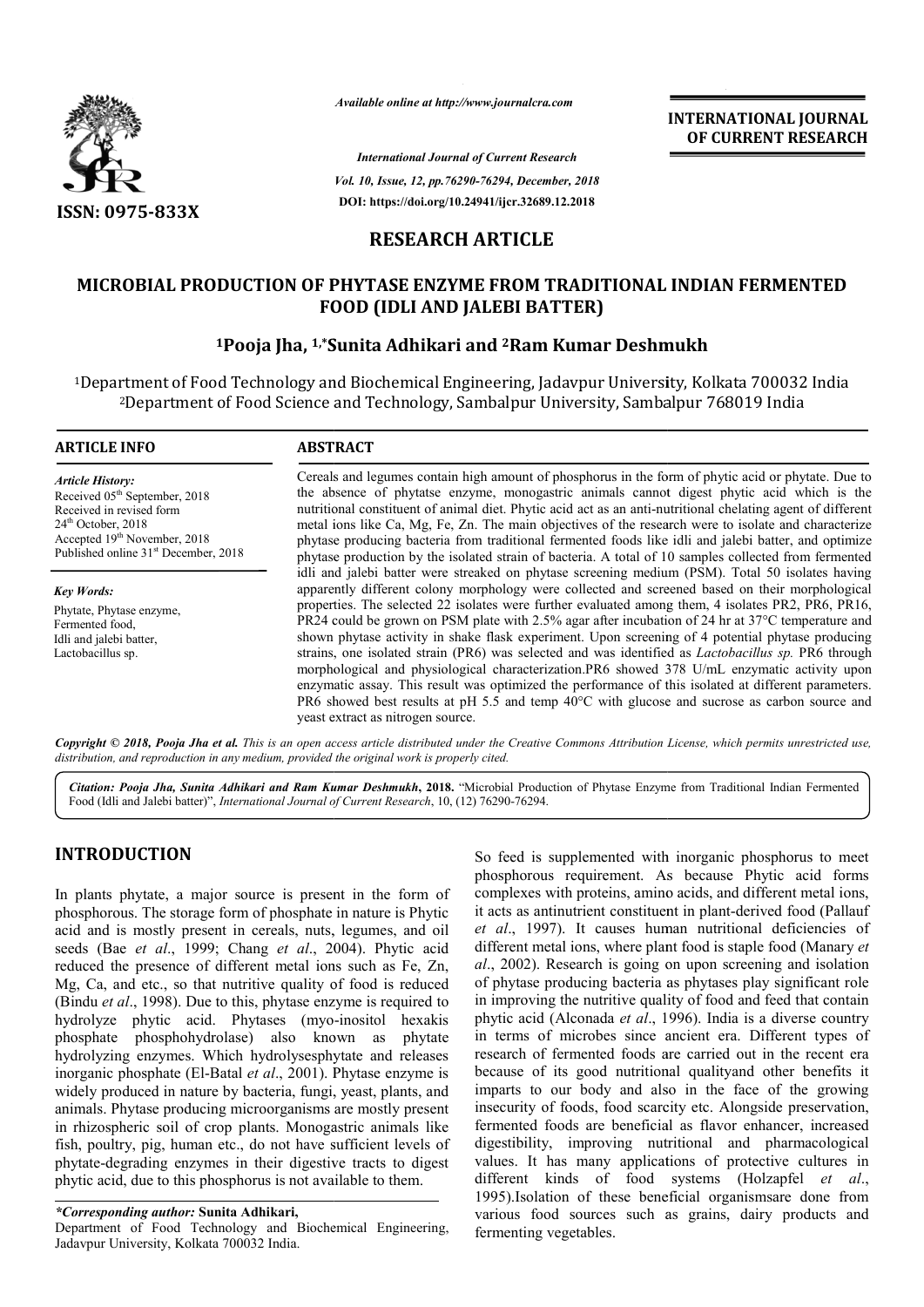Another study reported, isolation of LAB (Lactic acid bacteria) were done from vegetables and different forms of traditional fermented foods like dhokla batter, idli batter, dahi, jalebi batter, lassi, yogurt and cabbage (Patel *et al*., 2012; Neha *et al*.,2014). Whereas a different study reported isolation of LAB from Dosa (Appam) batter and vegetable pickle (Vijai Pal *et al*., 2005).Khodaii *et al*. (2013) isolated 43 Lactic Acid Bacteria from commercial probiotic preparation and dairy products. The enzyme activity of the probiotic bacteria ranged between 1.1-5.4mU. Jeevaratnam *et al*. (2015) isolated some Lactic Acid Bacteria from Uttapam batter. Singh *et al*. (2013) had isolated 32 bacteria those were enable to produce the enzyme phytase from various kind of soil samples such as cattle shed, pulse crop field etc. He found *Bacillus subtilis* as the most potent strain with enzyme activity of 378U/mL enzymatic activity. Muthuraman *et al*. (2013) isolated *Pseudomonas fluorescens* from poultry faeces and the enzyme activity found to be 32.94 U/ml at the optimized conditions. Duong *et al*. (2014) used a recombinant expression of *B.subtilis* phytase in *Lactobacillus* and demonstrated that the administration of phytate-degrading probiotic cultures can increase the bioavailability of phytate phosphorus and improve the performance of non-ruminant livestock animals fed a phosphorus-deficient diet. Kaya *et al*. (2012) isolated *Lactobacillus brevis* from Hatay boiled cheese, produced high levels of extracellular and intracellular phytase. The main objective of present study is to isolate a phytase producing probiotic bacteria from Idli and Jalebi batter which is a fermented product very common in Kolkata market, identify the isolated strain and optimize some process parameters for maximum production of phytase enzyme.

### **MATERIALS AND METHODS**

*Isolation of a bacteria strain capable of producing phytase:*  Idli and Jalebi is the traditional fermented foods made by Rice and pulse based batter. All the 10 samples were stored at 4°C in refrigerator and processed within two hours. Samples 10 % (w/v) were homogenized in phosphate buffer (0.1 M, pH 7.2), then serial dilution and pour plating was done on MRS agar and then incubated at 37°C temperature for a time period of 24 to 48 h anaerobically. Selected colonies with different morphological characteristics were transferred on MRS agar slants and kept at refrigerated condition for storage. All cultures were subcultured at regular intervals. They were activated in MRS broth before being used in the experiment. For phytase production the isolates were screened initially as described by Anastasio *et al*. (2010).The spot around zone were cleared after incubation with 2% cobalt chloride solution for 20 min indicates positive for phytase production.

*Phytase assay:* The isolate was grown in phytate-containing Chalmers broth or 24 h at 35 °C and the CFS (centrifuge sediment) was collected by centrifugation at 10,000 rpm for 15 min. 1 ml of CFS was mixed with 0.6 ml of reaction mixture (3 Mm phytate in 0.2 M sodium acetate buffer pH 4.5) and incubated at 35 °C for 15 min. There action was terminated by addition of 1 ml of 10% TCA (Trichloroacetic acid). The released inorganic phosphate was measured by addition of 0.75 ml of coloring reagent prepared freshly (4 volumes of ammonium molybdate in 5.5 % sulfuric acid and 1 volume of 2.7 % ferrous sulfate solution). The absorbance was measured at 700 nm. Phytase activity was measured in μmol of inorganic phosphate released from phytate. The Chalmers broth was used as negative control.

One unit of phytase is defined as the amount of enzyme required to produce 1 μmol of inorganic phosphate per minute under assay conditions (Anastasio *et al*., 2010).

*Identification of the selected strain:* The most potent isolates were identified by using morphological and physiological studies according to the Bergey's Manual of Determinative Bacteriology (1993).

#### *Optimization of process parameters*

*Optimization of Temperature:* The selected strain of the organism was grown on MRS broth medium and incubated at different temperatures i.e. 20 to 45ºC (in 5ºC intervals) for 24 h. After 24 h the fermented broth was centrifuged and the clear supernatant was used for assay of the phytase enzyme.

*Optimization of pH:* The selected strain of the organism was grown on MRS broth medium at different pH 4.0, 5.5, 7.0, 8.5 and incubated at 40 ºC for 24 h. After 24 h the fermented broth was centrifuged and the clear supernatant was used for assay of the phytase enzyme.

#### **RESULTS AND DISCUSSION**

*Isolation and identification of a bacteria strain capable of producing phytase:* A total of 10 samples of Rice and pulse based batter of traditional fermented foods like Idli and Jalebi batter were collected from households and local markets Idli and Jalebi batter were plated on MRS agar and after 48 h of incubation, typical colonies showing different morphological characteristics were picked up (Table 1). Total 50 isolates having apparently different colony morphology were collected and screened based on their morphological properties. The result was shown in Table 1. The selected 22 isolates were further evaluated.

*Phytase assay:* The selected 22 isolates were further evaluated among them, 4 isolates PR2,R6, PR16, PR24 could be grown on PSM plate with 2.5% agar after incubation of 24 h at 40°C temperature and shown phytase activity in shake flask experiment. Upon screening of these four strains the one strain PR6 which was producing maximum amount of the enzyme was selected.

*Identification of the selected strain:* Morphological characteristics of the isolated strain PR6 was done according to Bergey's Manual of Determinative Bacteriology (1993)For the identification purpose. Ninth Edition and the strain was found as *Lactobacillus sp.*PR6. The result of the Morphological study was shown in Table 2. The picture of the isolated strain was shown in Fig.1.

*Growth at different temperature:* To optimize the temperature for maximum production of Phytase enzyme by the isolated strain the organism was grown at different temperatures i.e. 20 to 45 ºC ( in 5 intervals). The results of these experiments are shown in Fig. 2. It was found that with increase in temperature amount of enzyme produced increased up to 40 ºC then it reduced with further increase in temperature. So 40°C temperature was selected as the optimum temperature for production of the Phytase enzyme by the isolated *Lactobacillussp.*PR6 and used in further studies.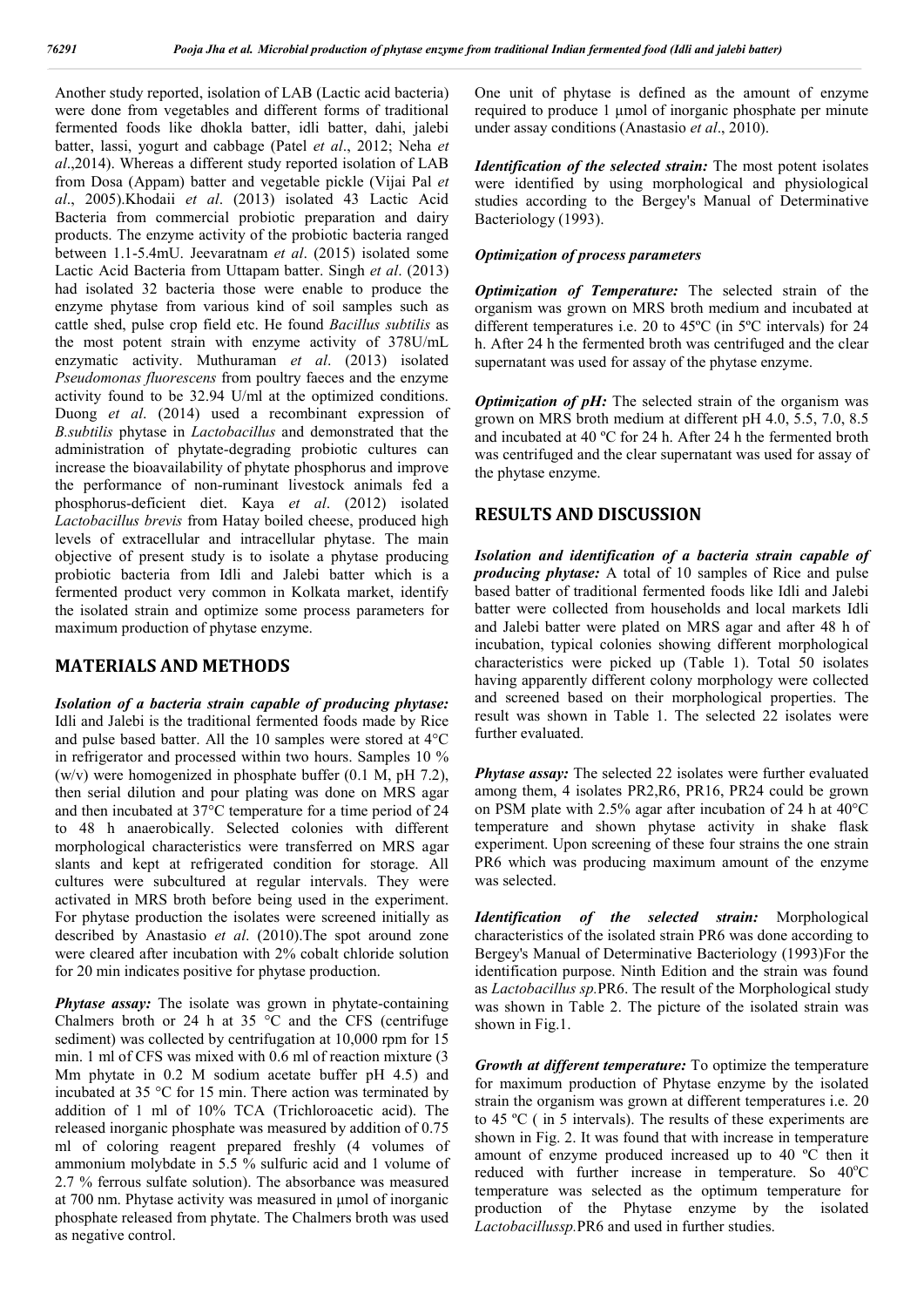| Sample No | Type of sample | Source          | No. of Sample | No. of Isolates collected |
|-----------|----------------|-----------------|---------------|---------------------------|
|           | IdliBatter     | Homemade        |               |                           |
|           |                | Local Market    |               |                           |
|           | Jalebi Batter  | Homemade        |               |                           |
|           |                | Local Market    |               |                           |
|           |                | Laboratory made |               |                           |
|           | Total          |                 | 10            | 50                        |

**Table 1. Selection of Phytase producing strain from different source**

**Table 2. Morphological study of the isolated strain PR6**

| $\sim$<br>Number<br>Strair           | 51Ze     | shape | mentation<br>۲ιστ  | 'orm    | Margin | levation | -<br>haracteristics_<br>Staining<br>urar |  |
|--------------------------------------|----------|-------|--------------------|---------|--------|----------|------------------------------------------|--|
| <sup>D</sup> R <sub>6</sub><br>_____ | loderate | Kod   | pigmentation<br>NG | Regular | ±ntıre | + lat    | positive<br>orar                         |  |



**Figure 1. Image of the isolated strain after Gram staining**



**Figure 2. Optimization of temperature for the maximum production of phytase enzyme by the isolated strain PR6**



**Figure 3. Optimization of pH for the maximum production of phytase enzyme by the isolated strain PR6**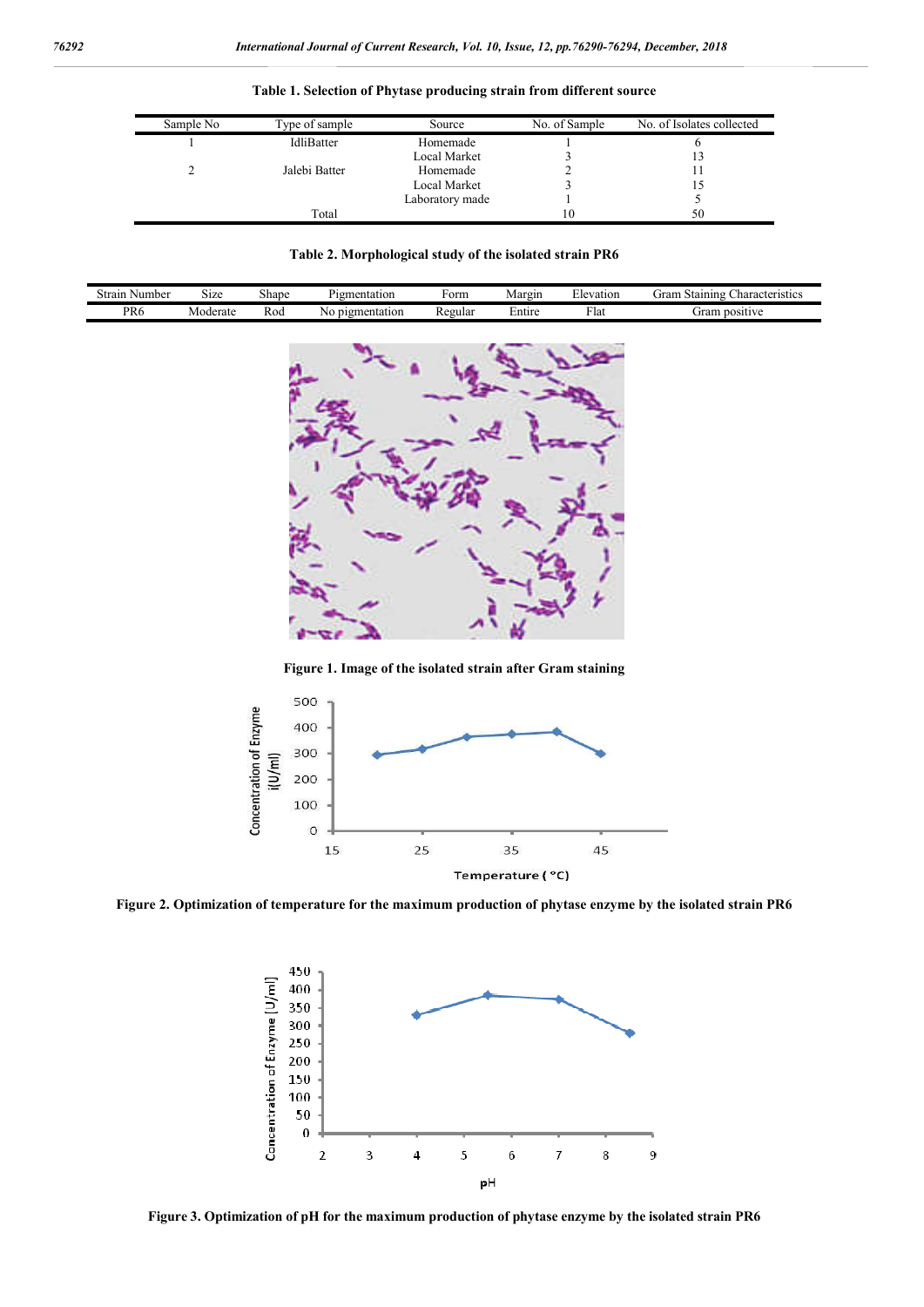*Growth at different pH:* To optimize the pH for maximum production of Phytase enzyme by the isolated strain experiment was carried at different pH i.e. at 4.0, 5.5, 7.0 and 8.5. The results of these experiments are shown in Fig.3. It was found that with increase in medium of enzyme produced increased up to pH 5.5 then it reduced with further increase in pH. So pH 5.5 was selected as the optimum pH for production of the Phytase enzyme by the isolated *Lactobacillussp.*PR6 and used in further studies.

# **DISCUSSION**

Phytase, which plays an important role in biochemistry of inositol phosphates, has been both extensively and intensively studied. A lot of sources of this enzyme were subsequently discovered. The physico-chemical and biochemical properties of some of the described phytases seem to be well known, especially the phytase produced by *Aspergillus sp.*Bacteria Investigation in the field of molecular genetics yielded the possibility to overproduce this enzyme. This program aiming at improving the industrial production of phytase on a costeffective level, will continue because the efforts to use phytase in feed and food industries have been successful. Also the preparation of inositol phosphates using phytase to hydrolyze phytic acid seems to be interesting. As lower inositol phosphates and phospholipids play important role in transmembrane cell signalling and calcium mobilization from intracellular stock, the investigation of the potential role of phytase in this mechanism would be interesting.

Phytases were originally proposed as an animal feed additive to enhance the value of plant material in animal feed by liberating phosphate (Mitchell *et al*. 1997). Phytase is present in about 75% of all the diets for simple-stomach animals and its market volume exceeds US\$350 million annually (Shivange *et al*. 2012). The current global phytase market has been estimated to account for more than 60% of the total enzyme market. The increase in economic pressure and increased concern over the environmental impact of life-stock production, have paved the way for the economic success of phytases as an animal feed additive. Phytases used for animal feed application differ in their enzymatic properties such as pH profile, stability under stomach conditions,temperature stability, kinetic constants, and substrate specificity. 'Ideal' phytases for animalfeed applications should fulfil a series of quality criteria.Thus locally available source especially from *Lactobacillus sp strain PR6* that isrecognized can have tremendous benefit in terms of production in large quantities.

#### **Conclusion**

This present study focuses on the screening and isolation of the phytase producing organisms from fermented Idli and Jalebi batter, locally available in Kolkata and identification of those isolates by morphological study. The quantitative enzymatic assay ensures the most potent strain and it was identified as *Lactobacillus sp.* PR6. Further two parameters i.e. temperature and pH was optimized for maximum production of the enzyme by the isolated strain and those optimum values were  $40^{\circ}$ C and 5.5 respectively.

**Disclosure statement:** The authors report no conflicts of interest. The authors alone are responsible for the content and writing of this article.

# **REFERENCES**

- Bergqvist SW., Andlid T., Sandberg AS. 2006. Lactic acid fermenta- tion stimulated iron absorption by Caco-2 cells is associated with increased soluble iron content in carrot juice. *Br J Nutr.,* 96(4):705-11.
- Chen YS., Yanagida F., Shinohara T. 2005. Isolation and identification of lactic acid bacteria from soil using an enrichment procedure. *Lett Appl Microbiol.,* 40(3):195-200
- De Angelis Maria, Gallo Giovanna, Corbo Maria Rosaria, McSwee- ney Paul LH., Faccia Michele, Giovine Marinella, *et al*. 2003. Phytase activity in sourdough lactic acid bacteria: purification and characterization of a phytase from Lactobacillus sanfranciscensis CB1. *International Journal of Food Microbiology.*
- Greiner R., Haller E., Konietzny U., Jany KD.1997. Purification and char- acterization of a phytase from Klebsiella terrigena. *Arch Biochem Biophys.,*341(2):201-6.
- Hallberg L., Sandström B., Ralph A., Arthur J. 2000. Iron, zinc and other trace elements. in JS Garrow, WPT James & A Ralph (eds), Human nu-trition and dietetics.
- Haros M., Bielecka M., Sanz Y. 2005. Phytase activity as a novel metabolic feature in Bifidobacterium. FEMS Microbiol Lett. 247(2):231-9.
- Haros M., Bielecka M., Sanz Y. 2005. Phytase activity as a novel metabolic feature in Bifidobacterium. FEMS Microbiol Lett., 247(2):231-9.
- Leenhardt F., Levrat-Verny MA., Chanliaud E., Remesy C. 2005. Moderate decrease of pH by sourdough fermentation is sufficient to re- duce phytate content of whole wheat flour through endogenous phytase activity. *J Agric Food Chem.,* 53(1):98-102.
- Lopez HW., Krespine V., Guy C., Messager A., Demigne C., Remesy C. Prolonged fermentation of whole wheat sourdough reduces phytase Activity of Probiotics
- Marotti I., Bonetti A., Biavati B., Catizone P., Dinelli G. 2007. Biotransfor- mation of common bean (Phaseolus vulgaris L.) flavonoid glyco- sides by bifidobacterium species fromhuman intestinal origin. *J Agric Food Chem.,* 55(10):3913-9.
- Powar VK., Jagannathan V. 1982. Purification and properties of phy- tate-specific phosphatase from Bacillus subtilis. *J Bacteriol.,* 151(3):1102-8.
- Proulx AK., Reddy MB. 2007. Fermentation and lactic acid addi- tion enhance iron bioavailability of maize. *J Agric Food Chem.,* 55(7):2749-54.
- Reale A., Konietzny U., Coppola R., Sorrentino E., Greiner R. 2007. The importance of lactic acid bacteria for phytate degradation during cereal dough fermentation. *J Agric Food Chem*., 55(8):2993-2997.
- Reale A., Mannina L., Tremonte P., Sobolev AP., Succi M., Sorrentino E. *et al*., 2004. Phytate degradation by lactic acid bacteria and yeasts dur-ing the wholemeal dough fermentation: a 31P NMR study. *J Agric Food Chem.,* 52(20):6300-5.
- Scalbert A., Williamson G. 2000. Dietary intake and bioavailability of polyphenols. *J Nutr.,* 130(8S Suppl):2073S-85S.
- Sreeramulu G., Srinivasa DS., Nand K., Joseph R. 1992. Lactobacillus amy- lovorus as a phytase producerin submerged culture. *Lett Appl Microbiol.,* 23:385-8.
- Tang AL., Wilcox G., Walker KZ., Shah NP., Ashton JF., Stojanovska L. 2010. Phytase activity from Lactobacillus spp. in calcium-fortified soy- milk. *J Food Sci.,* 75(6):M373-376.